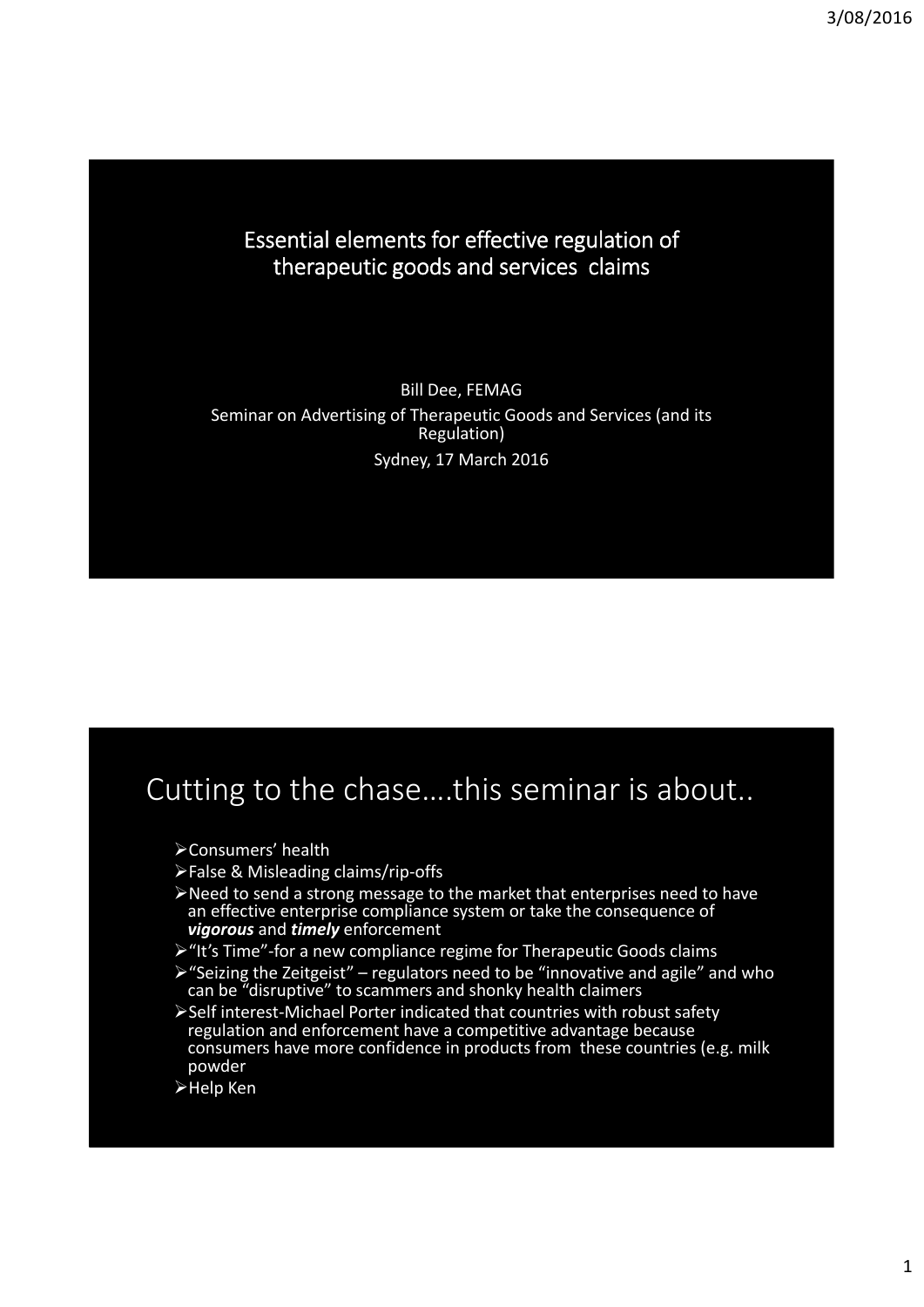

#### Drivers for compliance management system‐why comply?

- Due Diligence Defence
- Reduction or elimination of negative exposure
- Reputation protection
- Losing money ( lawyers fees, class action( e.g. Nurofen))
- Enhancing risk management systems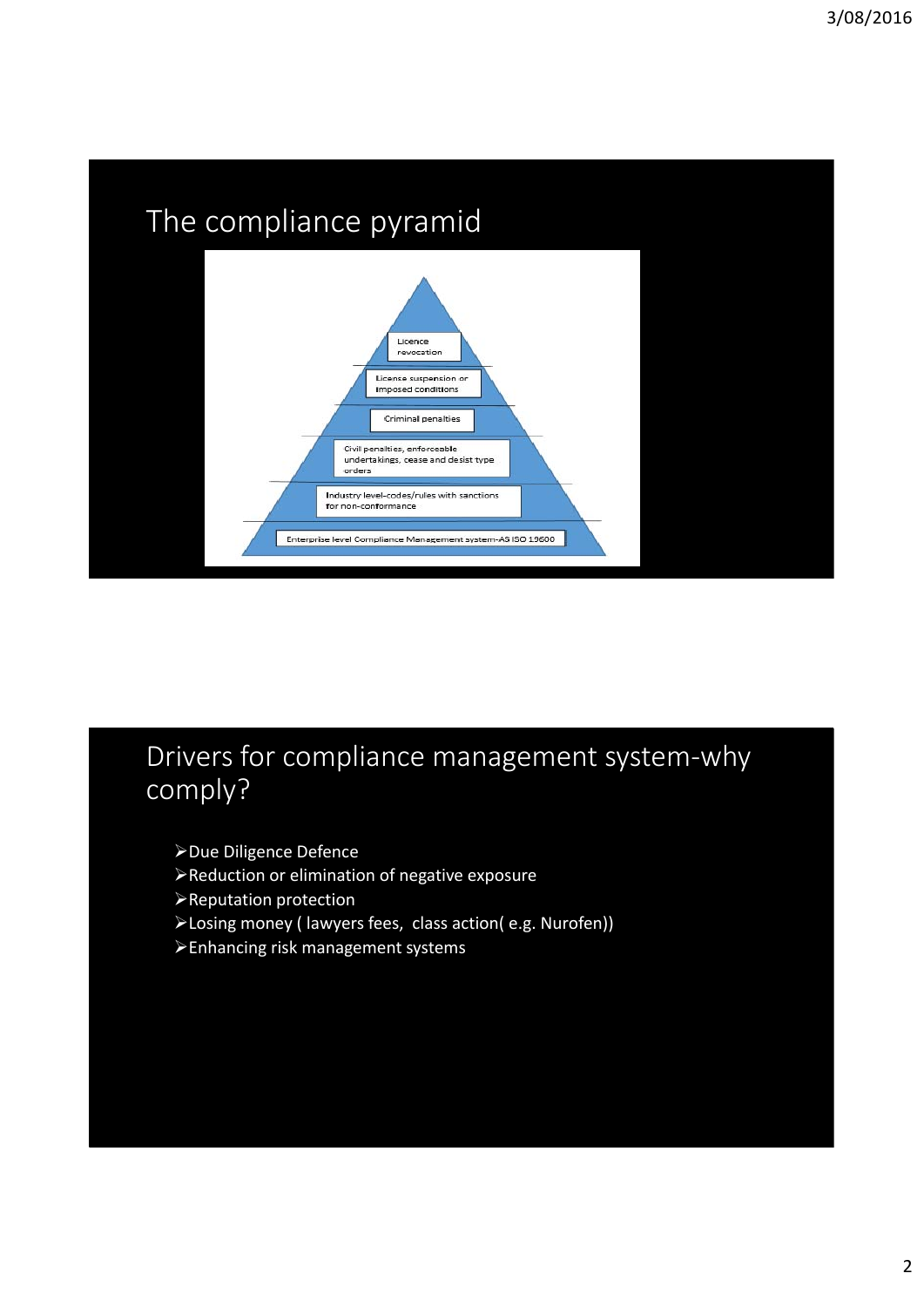# Bottom of the pyramid‐enterprise compliance management system

#### • *Structural matters*

- Top management commitment
- Someone responsible for driving compliance
- Allocation of responsibility
- Management supervision
- A system of documentation of all compliance material
- Regulatory risk assessment and controls
- Compliance plan
- A system of documentation of all compliance material.

## Bottom of the pyramid‐enterprise compliance management system

- *Operational*
	- Operating procedures ( see Attachment B of FEMAG paper)
	- Education and training
	- Regular communications designed to secure compliance
	- Access to expert advice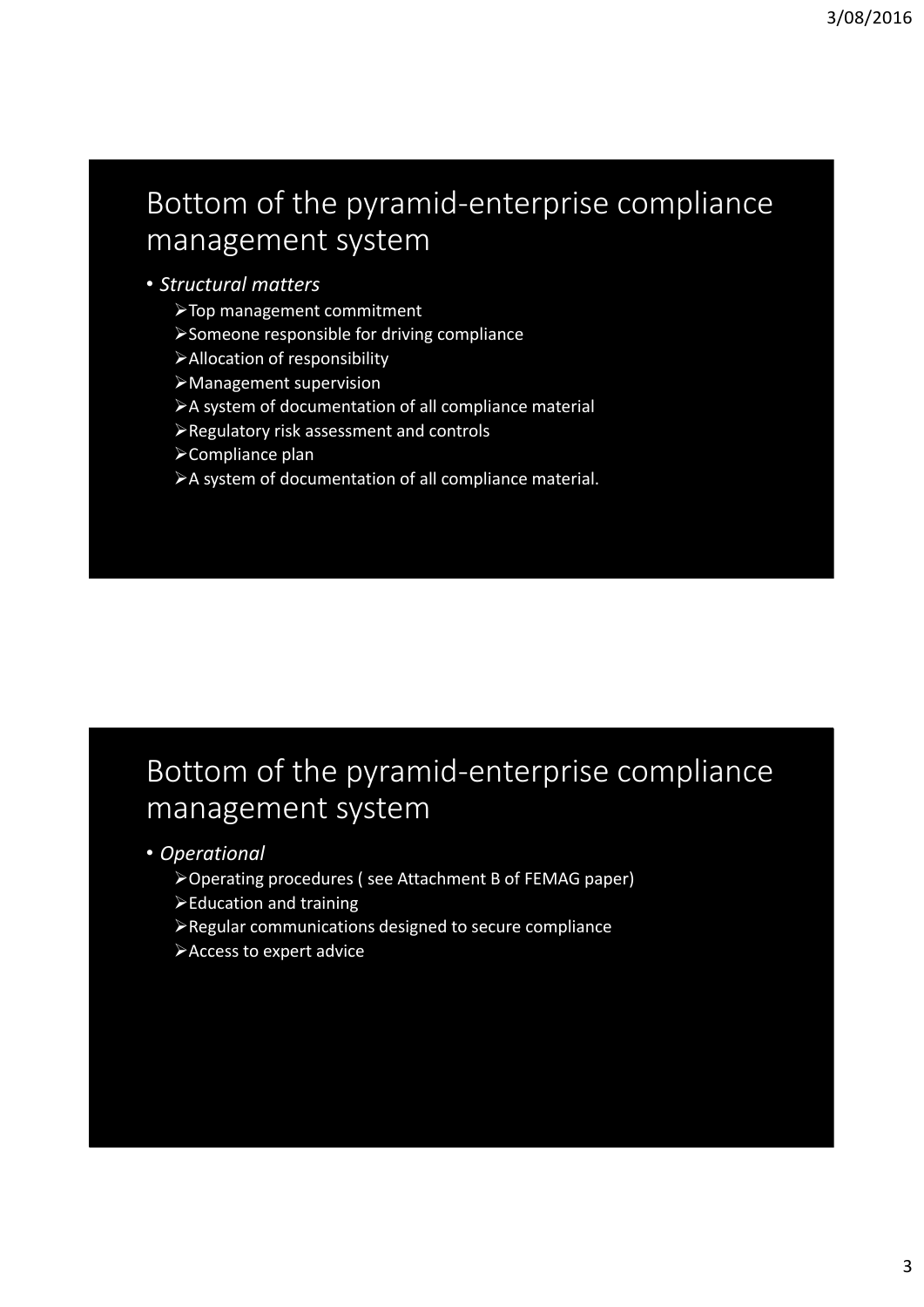# Bottom of the pyramid‐enterprise compliance management system

#### • *Maintenance*

- Monitoring systems
- Reporting systems
- Compliance failures identified, their causes analysed and rectification action taken

# Next level up‐codes of conduct

- *Structural matters*
	- Governing body commitment
	- Coverage
	- **≻Consultation**
	- Addressing consumer concerns
	- Adequate resources
	- Risk assessment
	- Allocation of responsibility
	- Appointment of a Compliance Officer/Manager
	- Compliance calendar/Compliance plan
	- A system of documentation of all compliance material
	- Complaints handling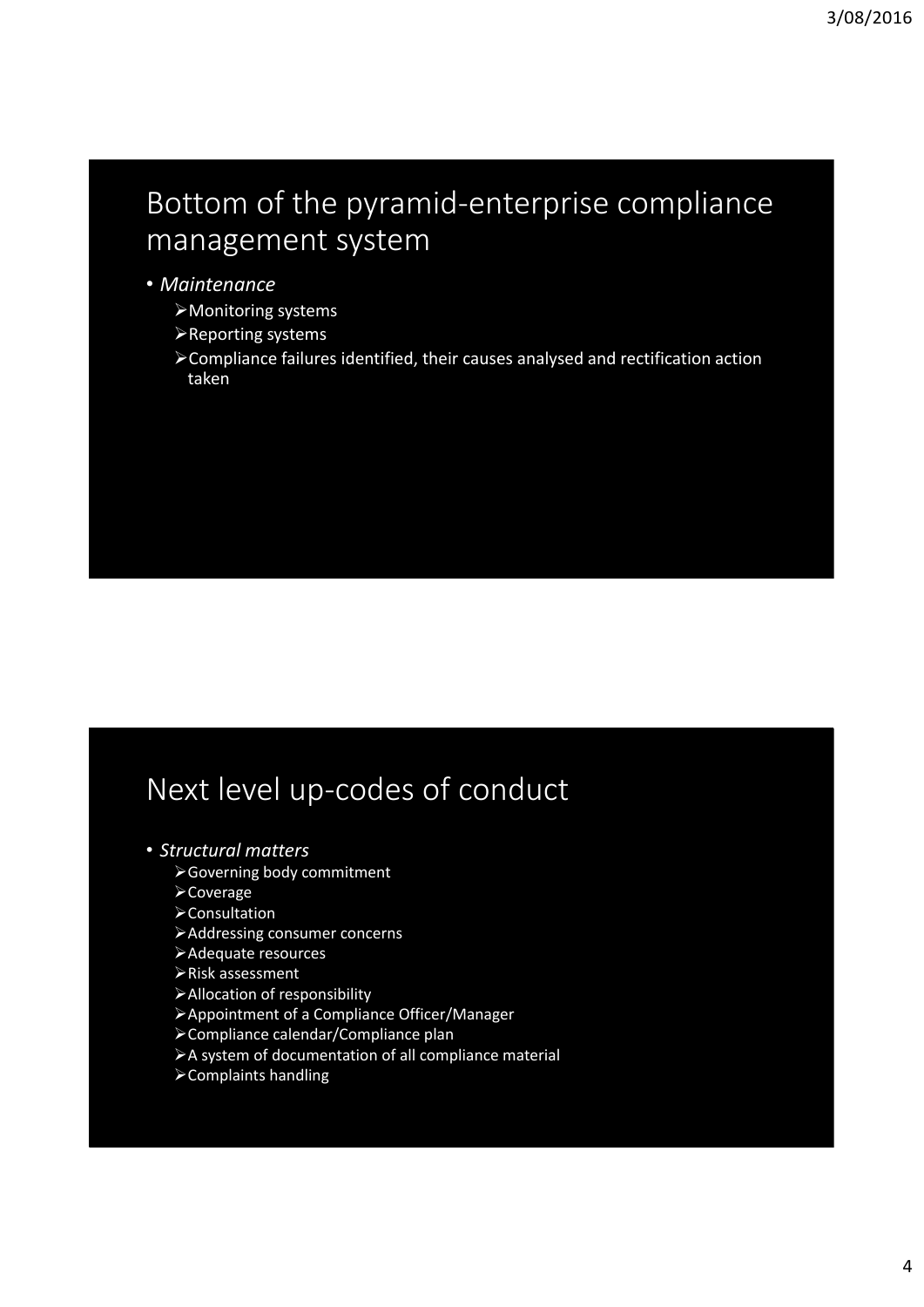## Next level up‐codes of conduct

#### • *Operational*

- Code administration
- **>Transparency**
- Consumer awareness
- Industry awareness
- $\triangleright$  In house compliance including operating procedures
- Education and training
- Regular communications designed to secure compliance
- Sanctions and other powers for non‐compliance
- Independent review of complaints handling decisions
- Data collection
- Performance appraisal

# Next level up‐codes of conduct

- *Maintenance*
	- Monitoring
	- Accountability
	- **>Review**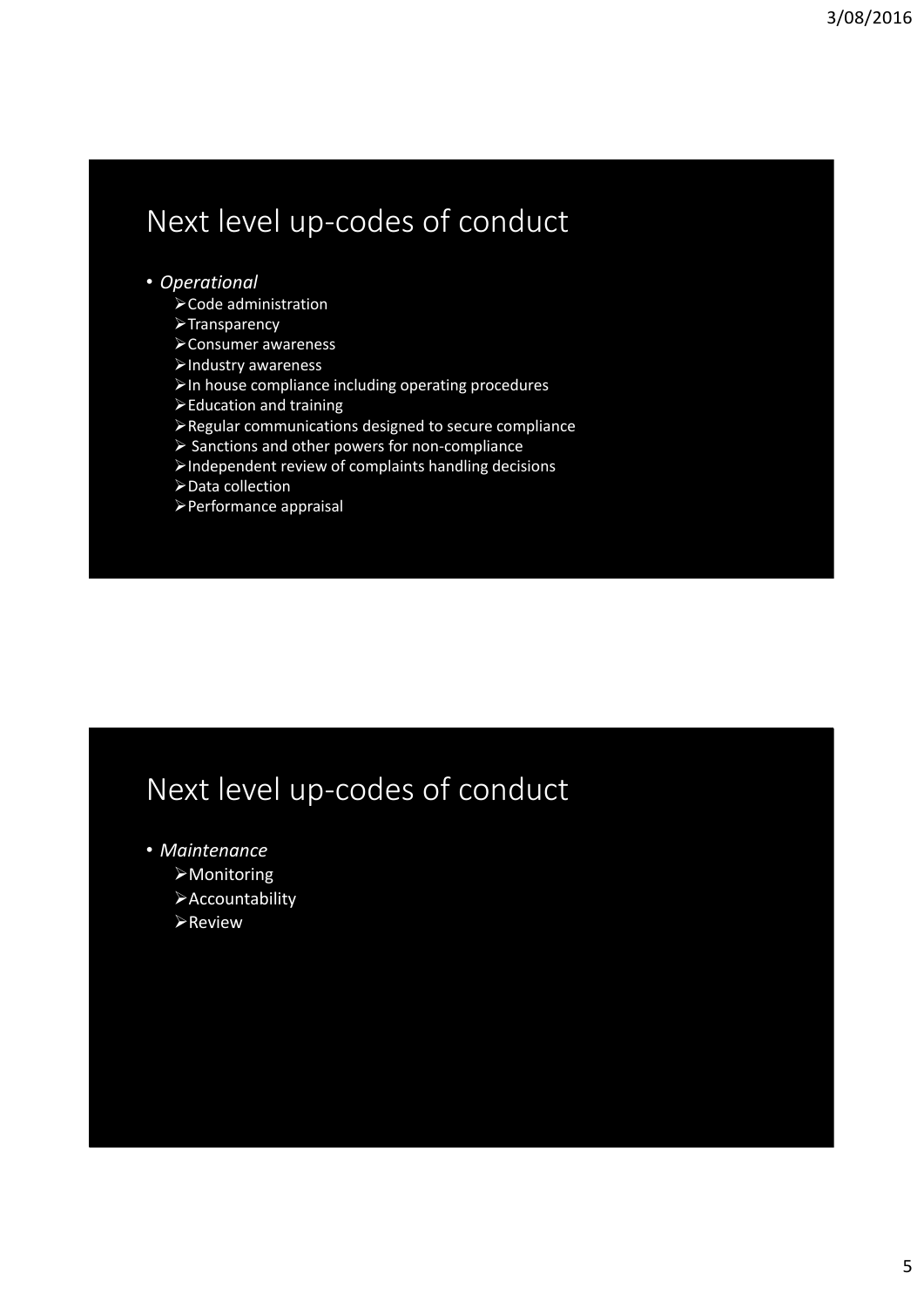## The third level tier of the pyramid‐civil remedies

#### • *Essential requirements for compliance*

- *Stopping the conduct*
- *Access to compensation*
- *Demonstrated adequate levels of compliance*
- *Punishment for persistent and/or deliberate wrongdoing*
- *Innovative approach to regulatory action*
	- *TGA, AHPRA working with the ACCC‐* the ACCC being a regulator with stronger powers and a more assertive culture concerning consumer protection
	- *Both organisations making therapeutic goods claims an enforcement priority*
	- *Using the most effective regulatory tool* in each given circumstances ( e.g. stopping the conduct quickly and seeking fines and giving such action publicity to send a clear message to the appropriate industry or profession)

## Stopping the conduct in a timely manner‐ Nurofen case

- Started in 2010 when the promotion of the Nurofen range of products "targeting" migraine, back pain, tension headache and period pain was awarded a CHOICE shonky award
- In June, 2011 Professor Paul Rolan put in a complaint to the CRP which was upheld but Reckitt Benckiser (Australia) Pty Ltd declined to comply.
- Dr Ken Harvey put in another complaint in 2012
- TGA "Regulation 9 order" followed in 2014
- Despite "assurances" given to the TGA the misleading promotion continued and in March 2015 the ACCC commenced legal proceedings which finally led to a determination in December 2015 and new pack labels in 2016 a few weeks ago
- In short, 6 years to get a result!
- Similar time frames with other cases eventually taken up by the ACCC such as Homeopathy Plus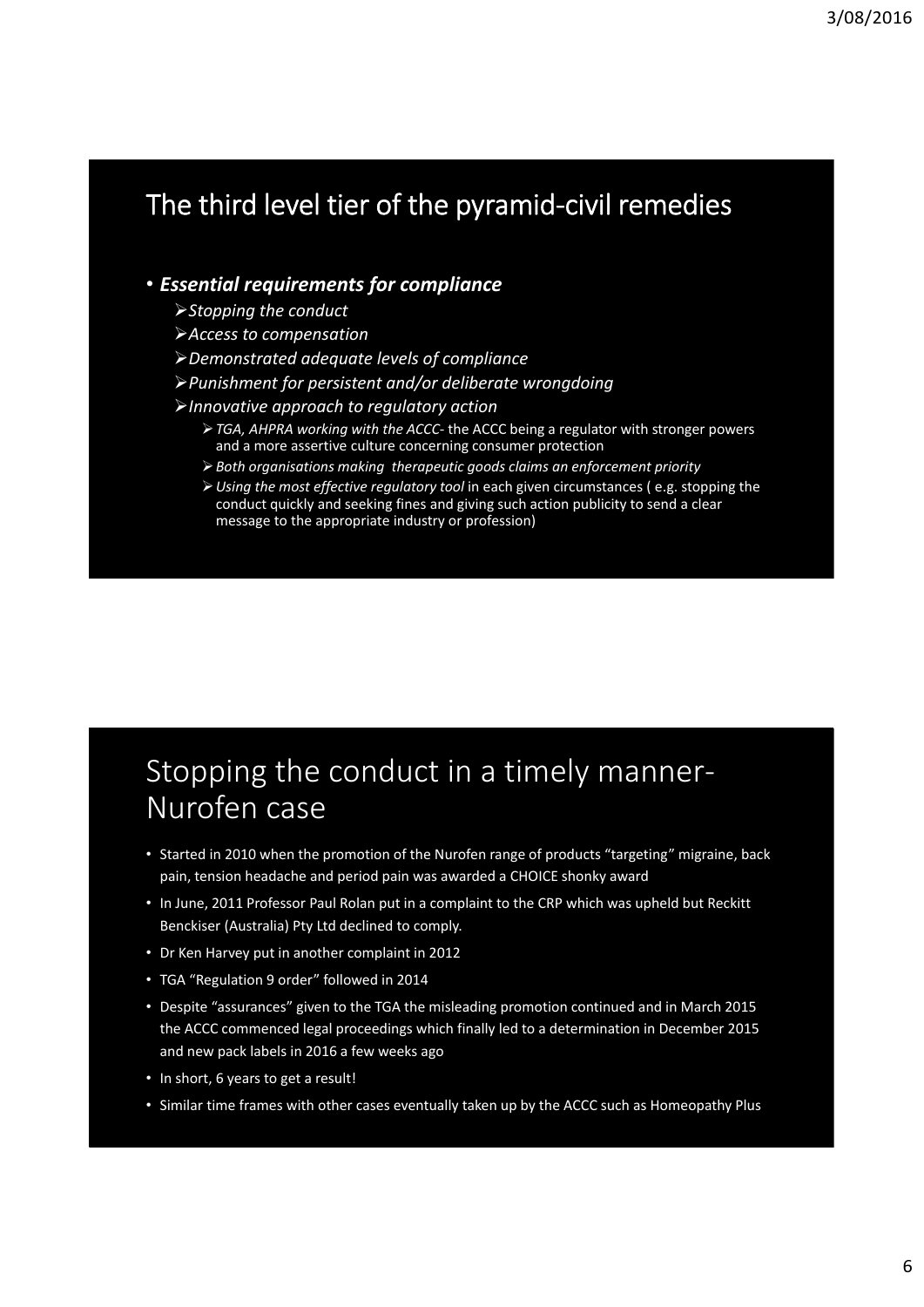#### Stopping the conduct in a timely manner‐the solution

- The ACCC could:
	- First‐seek an injunction and a corrective advertisement immediately
	- Then seek penalties to send signals to the market ( and make the bottom of the pyramid work)
- Professions regulators could:
	- Seek to stop offending conduct quickly ( include having the power to refer to the ACCC where conduct is misleading and/or substantiation evidence required)
	- Establish fast track protocols with appropriate regulators in egregious cases and those requiring urgent action

## The third level tier of the pyramid‐civil remedies toolbox

- Civil pecuniary penalties
- Substantiation notices
- An injunction to stop conduct (a court order)
- Corrective advertising
- Compensation orders
- Enforceable undertakings
- Disqualification orders
- Infringement notices (penalty notice)
- Adverse publicity orders
- Safety warning notices
- Media releases
- Product liability and recalls provisions.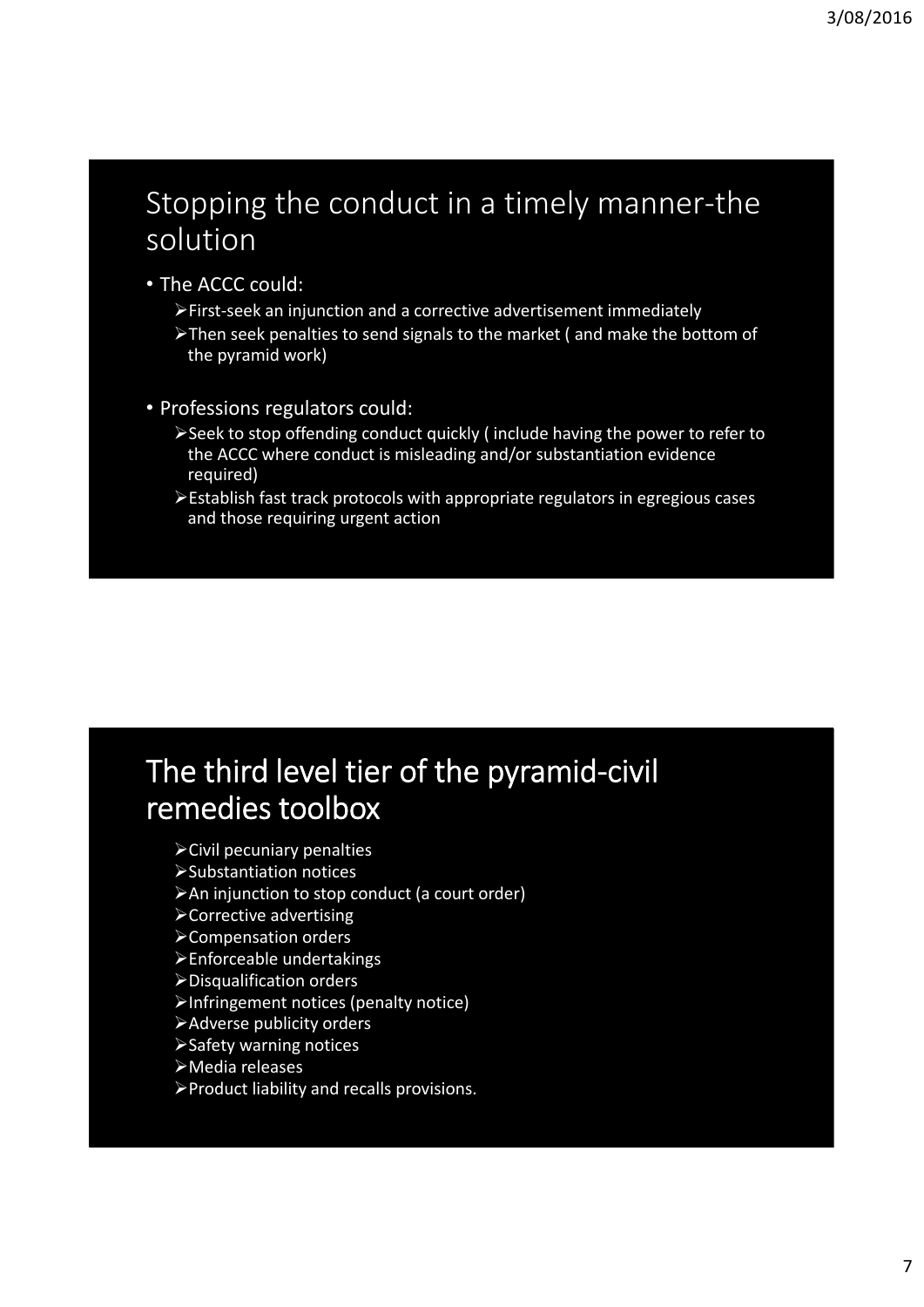#### The third level tier of the pyramid‐civil remedies

• The role of the bottom of the pyramid to work in this space was summed up succinctly by Justice Edelman found in *ACCC v Woolworths* when he stated that..."The penalties I have imposed are designed in broad terms to achieve specific *and general deterrence by requiring vigilance concerning quality management procedures to ensure the accuracy of representations and effective procedures for the recall or withdrawal of products and the notification of the ACCC*. *This is particularly so where products can affect consumer safety (emphasis added)* and the person deals in the sale of large volumes of consumer products".

#### Top of the pyramid‐criminal penalties and licence suspension or cancellation

- *Criminal penalties*‐where breaches are deliberate or systemic. The maximum criminal and civil penalties (fines) for making false or misleading representations are \$1.1 million for businesses and \$220,000 for individuals.
- *Imposing conditions on, suspending or revoking a licence‐*These actions can be applied where the regulatory system involves licensing and would again be available to the regulator to use where there has been a deliberate, systemic breach. Publicity about such action by the regulator sends a clear message to other in the industry to make sure that they have robust compliance management systems in place.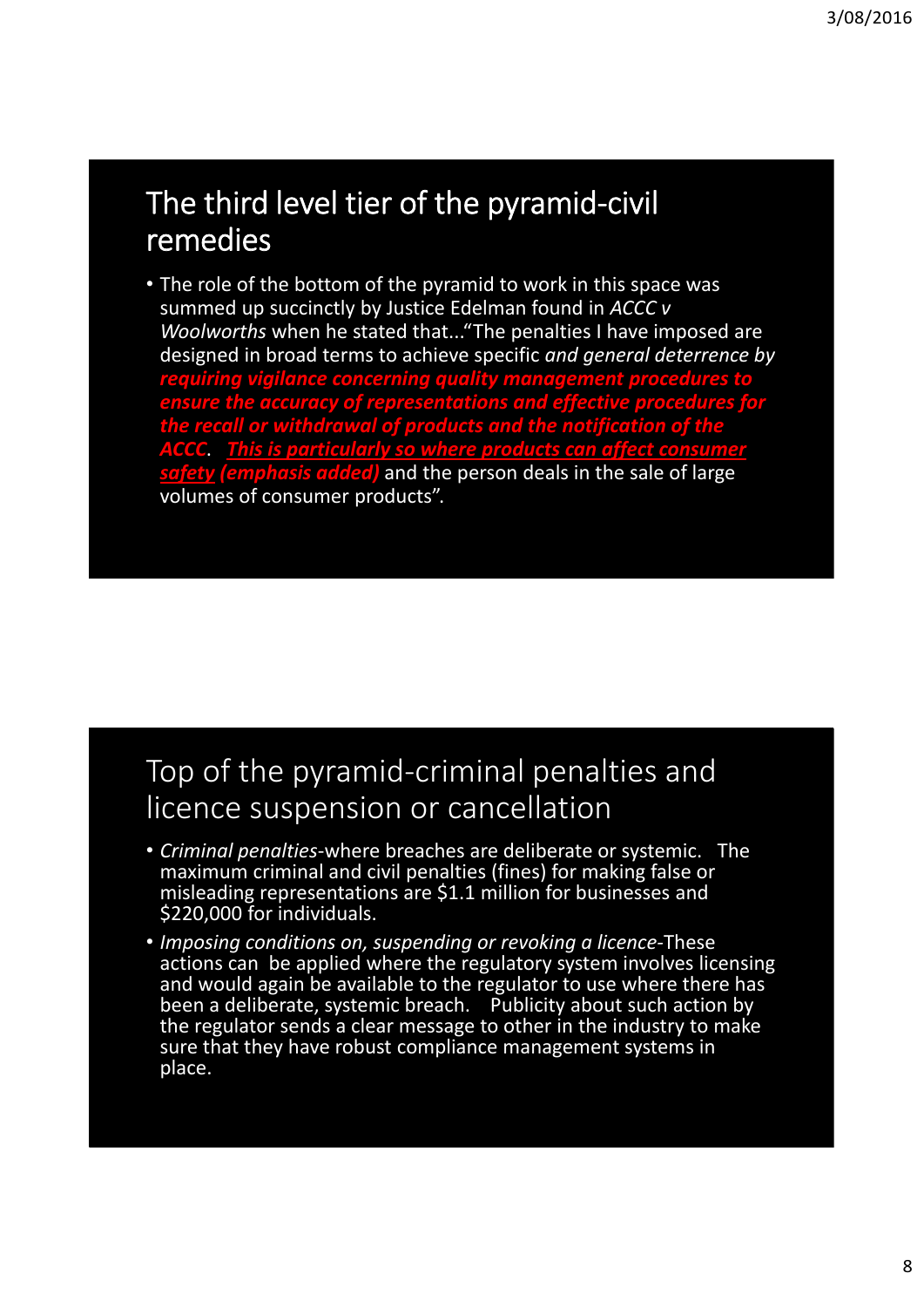#### Cutting to the chase‐time for action

- 1. Using a Therapeutic Claims Committee of Experts:  $\triangleright$ Triage role Expert evidence provider
	- Reference point
- 2. Therapeutic good claims an enforcement priority for regulators (e.g. TGA, ACCC etc.) and closer liaison between regulators
- 3. Intelligent use of tools by regulators
	- $\triangleright$  Stop the conduct quickly first
	- Corrective advertising
	- Get fines later‐need a deterrent impact
	- Promote the use of enterprise compliance management systems
	- Setting up an on‐line monitoring team to constantly monitor websites and remove offending sites

#### Cutting to the chase‐time for action

- 4. Holding a therapeutic goods and services claims scan day ( ACCC already conducts scam watch days)
- 5. Support amendment of ACL to include a general duty of safety-this will drive

the development of safety compliance management systems at the enterprise level ( see Justice Endelman's comments on slide 15) Building safety into design of product

- 6. Capacity Building‐ACCC providing leadership by including regulatory bodies including self regulatory bodies in its investigators course
- 7. Have a review seminar on this topic in 2017